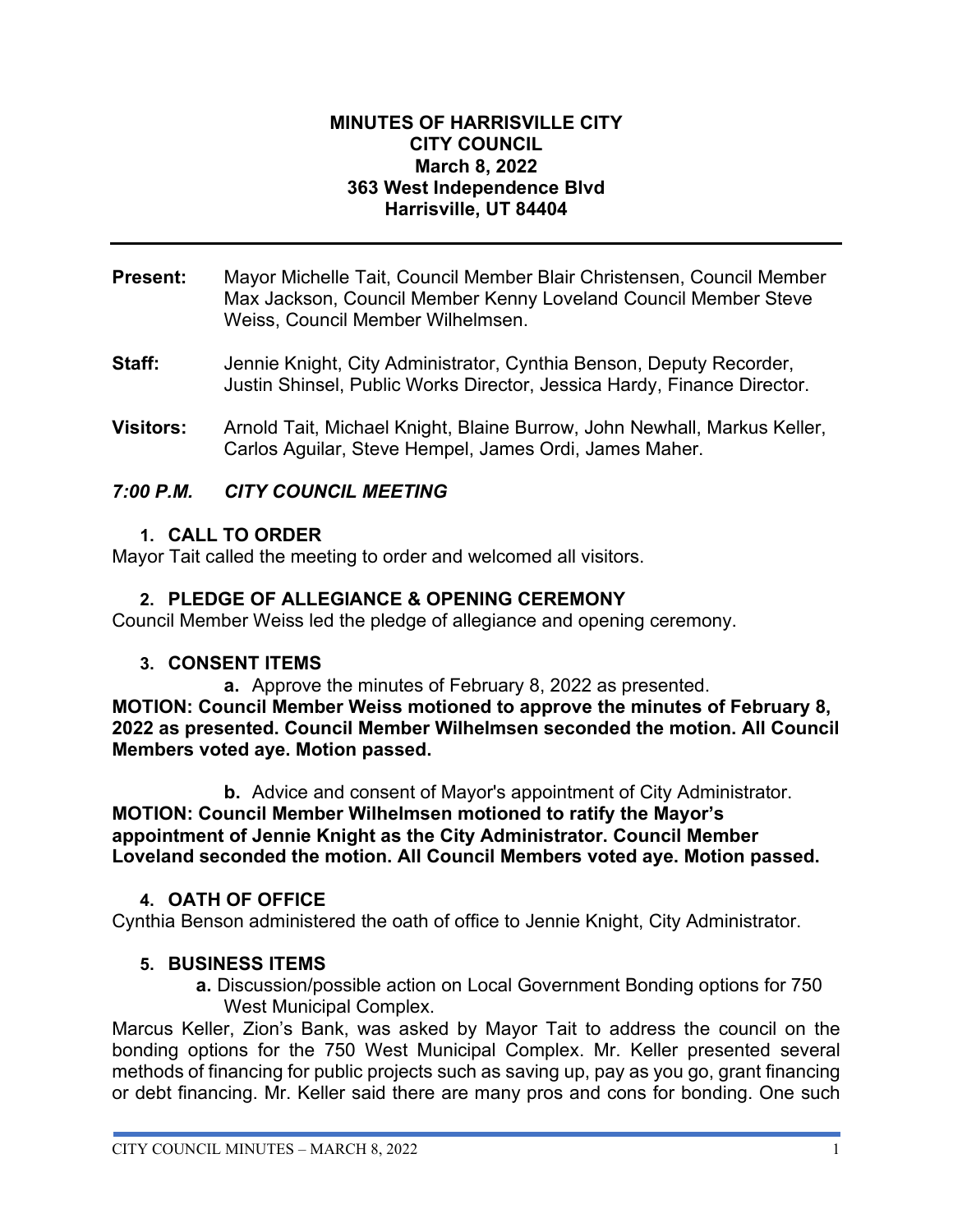con is having to pay back an interest. However, those that qualify as a municipality can obtain Municipal Bonds which are long-term, tax-exempt bonds with lower rates. With government bonds the process is more intricate than with a traditional home loan such as noticing, public hearings, finding an underwriter, etc. The various types of bonds available to the city are General Obligation (pledging a property tax; most secure; requires an election), Utility Revenue (utility revenues), Excise Tax Revenue (sales tax, franchise tax, etc.), Lease Revenue/Capital Lease (municipal building authority), Special Assessment, Tax Increment, and Tax Anticipation. Mr. Keller added with a GEO bond the city has potential of generating revenue through property taxes. With a Lease Revenue bond, the generation of new revenue is not available. The parties involved with bonding are the Municipal/Financial Advisor, Underwriter's Counsel, Issuer, Underwriter, Trustee/Paying Agent, Bond Counsel, and Buyers. Mr. Keller picked three potential projects the city has upcoming to present how the bonding would appear. The projects given for him to choose from were; The Municipal Complex, Police Station, Recreation/Community Center, Public Works Facility, Park Facilities and Landscaping, and Site Work/Utilities. Mr. Keller presented how realistic paying off a 25-year bond of approximately \$10.58 million would appear. He also presented the Historical Debt Service Coverage for Sales Tax Revenue, Franchise Tax Revenues and Combined Revenues. In order to come up with the numbers presented he used revenues minus expenses with depreciation items added at the end. Mr. Keller suggested doing a rate study or a truth and taxation to help generate revenue. Mr. Keller ended with saying the city can afford bonding, but recommended a way to increase the revenue for the city before going into bonding.

Mayor Tait asked how long the time frame would be if the council decided to move forward with bonding. Mr. Keller said it would take about 60 days to go through the process. It would begin with a resolution, noticing, public hearings, bids for the interest rate, ending with the Bond Counsel final decisions.

Mayor Tait asked Jessica Hardy to address any council questions. There were no questions from the council. Ms. Hardy asked Mr. Keller if there is a penalty for early payoff. Mr. Keller said penalties can be addressed in the negotiation process with the purchaser since they vary with each one. Mr. Keller suggested to the council to work towards the next meeting before making a decision. He would begin putting the documentations together. Ms. Knight addressed the council by saying the numbers given to Zions Bank were of a worst-case scenario. She suggested waiting on any decisions until the staff have a chance to align numbers with projects. She mentioned there are other items to consider before deciding. For instance, the sale of the Public Works building, additional Storm Water/Sewer Funds, and the revenues from the upcoming new developments.

Mayor Tait asked Mr. Shinsel for his opinion. Mr. Shinsel agreed the other developments would help with the numbers along with several items coming up on the next month's agenda such as the Storm Water and Sewer Impact fees.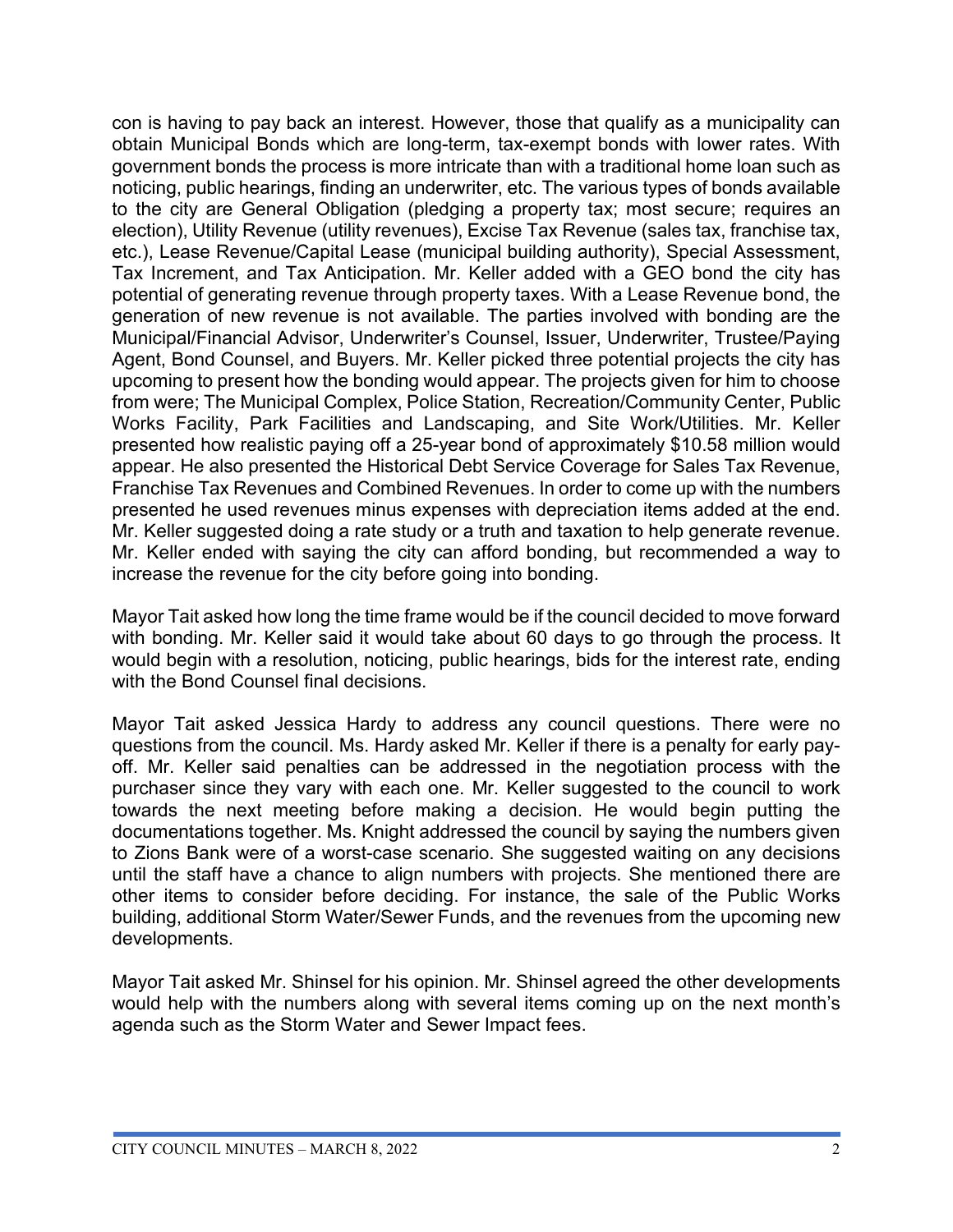**MOTION: Council Member Jackson motioned to authorize staff to lay the groundwork with obtaining the information for bonding with the 750 West Municipal Complex. Council Member Weiss seconded the motion.** 

**A Roll Call Vote was taken.**

| <b>Council Member Wilhelmsen</b>  | Yes        |
|-----------------------------------|------------|
| <b>Council Member Weiss</b>       | Yes        |
| <b>Council Member Christensen</b> | <b>Yes</b> |
| <b>Council Member Jackson</b>     | <b>Yes</b> |
| <b>Council Member Loveland</b>    | <b>Yes</b> |

## **Motion passed 5-0.**

**b.** Discussion/possible action to adopt Harrisville Ordinance 531; Land Use Amendments. [Jennie Knight]

Mayor Tait asked Jennie Knight to address this. Ms. Knight began by saying as the staff reviewed this municipal code, we found the ordinance contradicts itself in many places. Some revamping was completed with the Planning Commission section as well. The changes were to §11.02.020, §11.02.030, §11.02.040 & §11.02.050 with the Planning Commission appointments and removals. The Planning Commission can now be composed of three (3) to five (5) members, and alternates as needed. Each member of the Planning Commission shall serve a term of four (4) years, which is a reduction to the prior five (5) year term and may be staggered from other members. Any vacancy in the Planning Commission is filled for the remainder of the unexpired term by appointment of the Mayor subject to the advice and consent of the City Council. A change the planning commissioners requested is removal of a member by the same process and subject to the advice and consent of the City Council. The new ordinance also goes through the establishment of a presiding officer, quorum, rules and compensation with the Planning Commissioners. Under the new ordinance, the Planning Commission would not be acting as the appeal authority. The individual/alternates as need be would be appointed by the Mayor subject to the advice and consent of the council. It outlines the qualifications, compensation, and what the appeal authority can do. The last item revamped is §11.18.100 Revocation. This section deals with the conditional use revocation process.

Mayor Tait explained to the council the ordinance has been given a lot of thought as the city has been dealing with some issues which have required this process.

Council Member Jackson asked what kind of qualifications are there for assignment of a Planning Commission. Ms. Knight read the qualification of a Planning Commissioner is the individual appointed should have qualified experience in land use as a professional surveyor, attorney, civil engineer, educator, or other land use related field. Mayor Tait added the process also requires application.

#### **MOTION: Council Member Loveland motioned to adopt Harrisville Ordinance 531; Land Use Amendments. Council Member Weiss seconded the motion.**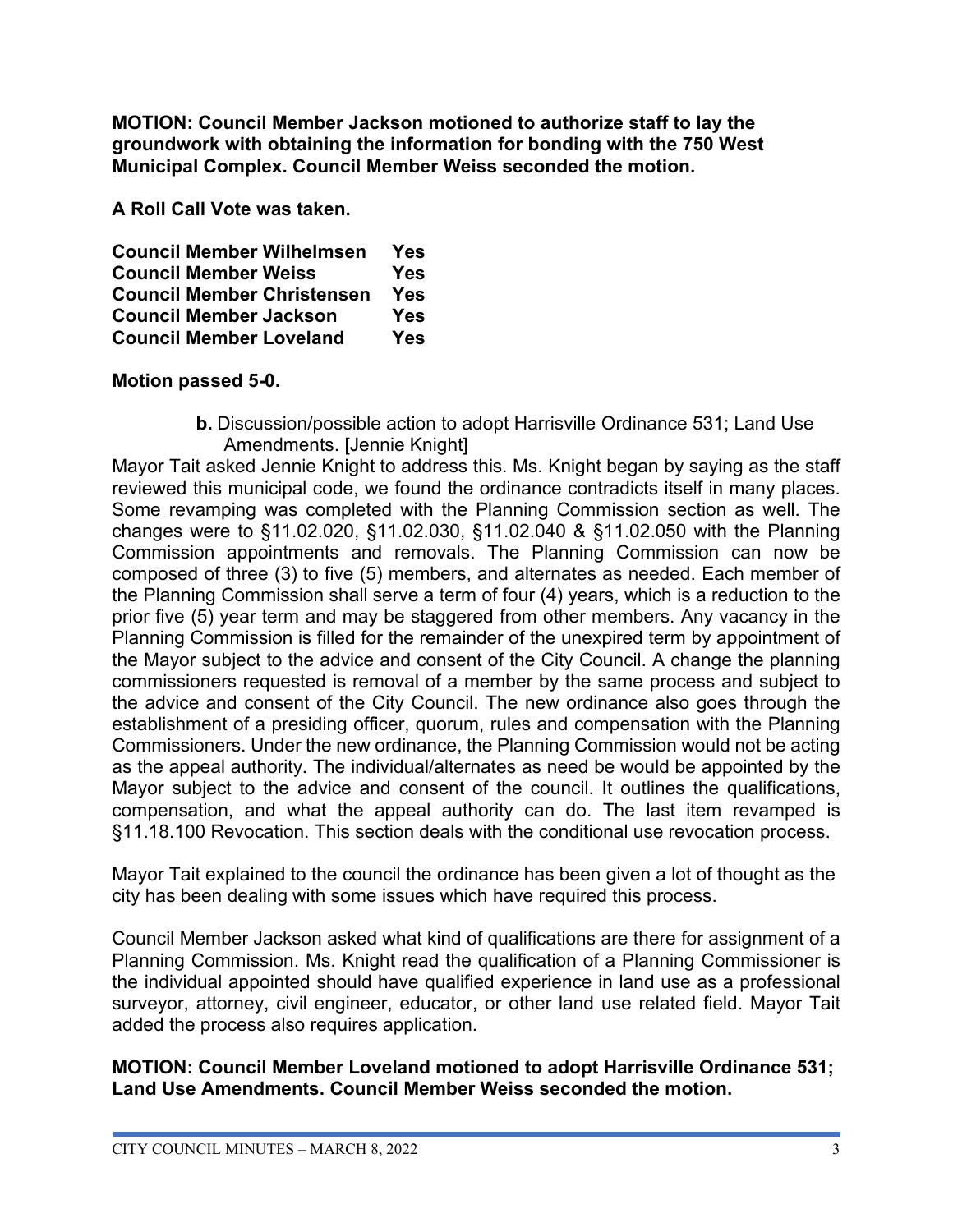A Point of Order was called out by a member of the audience interrupting the meeting. Ms. Knight explained to the council someone was asking to address the council. Mayor Tait addressed and asked him to come forward to the podium. Mr. James Ordi stood and asked if this topic was to be opened for public comment. Ms. Knight said the public hearing was held at the Planning Commission level. Public hearings are not held at the City Council. The public hearing was held in February. He claimed to have not received notice. Mr. Ordi then asked what the public comment was. Ms. Knight said there was no public comment. Mr. Ordi asked if this was coming to the City Council with a recommendation from the Planning Commission. Ms. Knight answered in the affirmative. Mr. Ordi thanked the council for the information and retook his seat disposing of the Point of Order. Mayor Tait continued the meeting.

## **A Roll Call Vote was taken.**

| <b>Council Member Wilhelmsen</b>  | Yes |
|-----------------------------------|-----|
| <b>Council Member Weiss</b>       | Yes |
| <b>Council Member Christensen</b> | Yes |
| <b>Council Member Jackson</b>     | Yes |
| <b>Council Member Loveland</b>    | Yes |

## **Motion passed 5-0.**

**c.** Discussion/possible action to adopt Harrisville Resolution #22-04; PTIF user update.

Mayor asked Ms. Knight to update the city council on why this resolution is being presented. She replied the resolution is a formality requirement in order for the city to add the new treasurer to the Utah Public Treasurers' Investment Fund. Authorized users are the only ones able to access and/or transact with the accounts and execute the necessary forms on behalf of the city. This action adds Jill Hunt, Harrisville City Treasurer, as a PTIF authorized user.

## **MOTION: Council Member Weiss motioned to Resolution #22-04; PTIF user update. Council Member Wilhelmsen seconded the motion.**

**A Roll Call Vote was taken.**

| <b>Council Member Wilhelmsen</b>  | Yes        |
|-----------------------------------|------------|
| <b>Council Member Weiss</b>       | Yes        |
| <b>Council Member Christensen</b> | <b>Yes</b> |
| <b>Council Member Jackson</b>     | Yes        |
| <b>Council Member Loveland</b>    | <b>Yes</b> |

**Motion passed 5-0.**

**6. PUBLIC COMMENTS -** *(3 minute maximum)*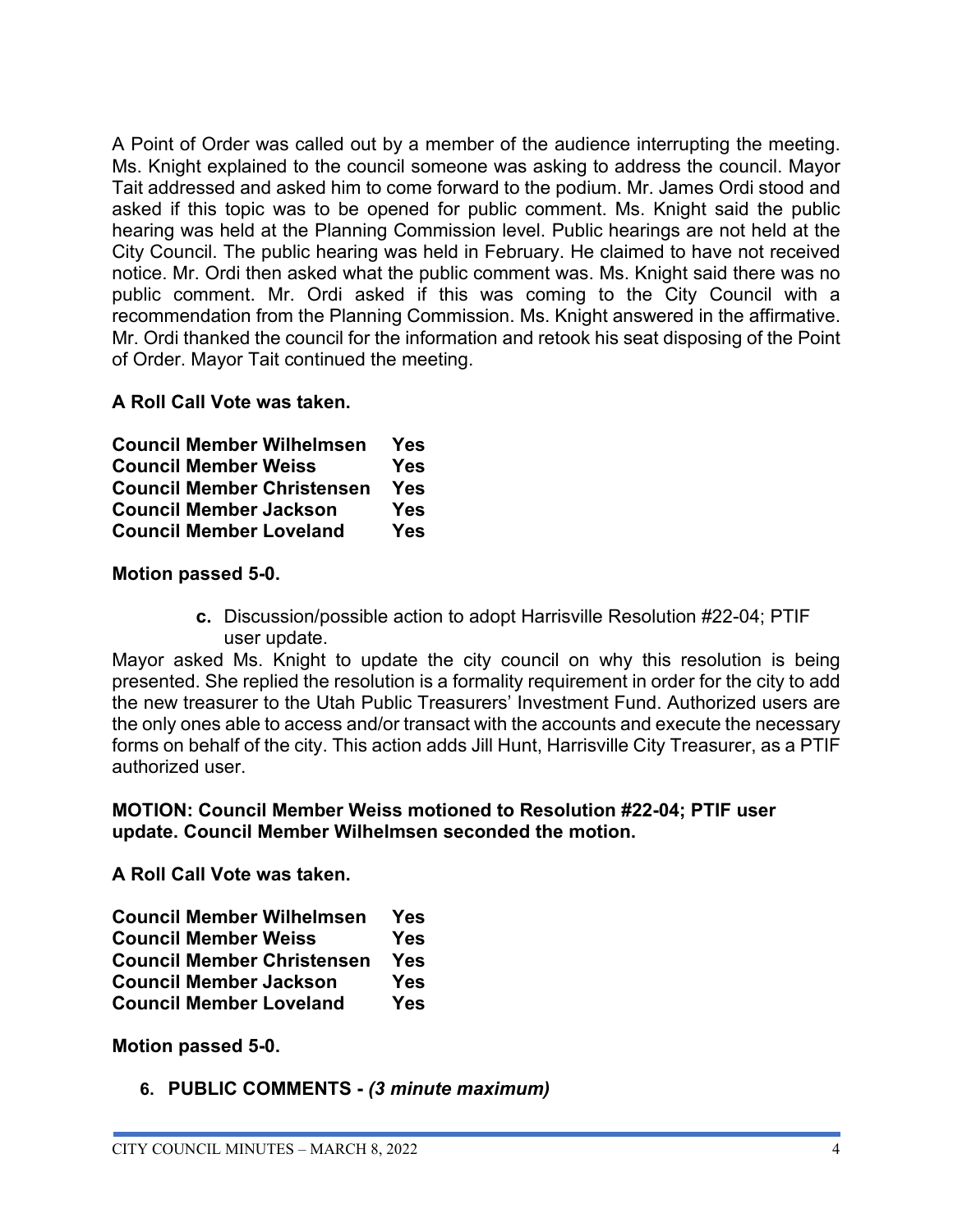Carlos Angular lives on 2150 North. He addressed the council by asking them to take under consideration the recent truck traffic on 2150 North. There is a lot of pedestrian traffic for school on 2150 North and it is a very narrow road. The trucks come through in 25-minute intervals causing back-up. Mayor Tait asked Mr. Shinsel which development is utilizing the trucks. Mr. Shinsel rose to address the council. He replied the development is the new Copperwoods development. They broke ground this week. He further stated the developer was asked to use 2150 North so they would not impede 2000 North traffic. Mr. Shinsel added 2000 North is one of our more congested roads, 2150 North has lighter traffic. This will also allow the trucks to utilize the light at the HWY 89 intersection. Mayor Tait said this will be further discussed in a staff meeting. Mr. Angular thanked the council for all they did.

# **7. CONVENE AS BOARD OF FOUR MILE SPECIAL SERVICE DISTRICT**

Mayor Tait declared the City Council will now convene as the Board of the Four Mile Special Service District.

> **a.** Discussion/possible action to adopt Harrisville Resolution #22-05; accepting a petition for annexation of property into the Four Mile Special Service District. [Jennie Knight]

Mayor Tait asked Ms. Knight to address the city council on the matter. Ms. Knight explained a little over a year ago the city created the Four Mile Special Service District with the intent to provide secondary water when secondary water was not available through Pineview. During the recording of the Warren Hollow Subdivision the city learned the county is requiring we go through the formal process of annexation. The city received a petition by the developer, Patrick Burns, to annex Warren Hollows Subdivision into the Four Mile Special Service District. The petition meets the requirements outlined in state law for this action. The process will include public noticing, public hearing and a 45-day waiting period for appeals. She explained this is the same process the city completed with a prior development a few months ago. Part of the agreement with the developer is for them to build the secondary system throughout the whole development and then the city will take over the maintenance after the final acceptance to the subdivision.

**MOTION: Council Member Weiss motioned to adopt Harrisville Resolution #22-05; accepting a petition for annexation of property into the Four Mile Special Service District. Council Member Loveland seconded the motion. A Roll Call Vote was taken.**

**A Roll Call Vote was taken.**

| <b>Council Member Wilhelmsen</b>  | Yes        |
|-----------------------------------|------------|
| <b>Council Member Weiss</b>       | <b>Yes</b> |
| <b>Council Member Christensen</b> | <b>Yes</b> |
| <b>Council Member Jackson</b>     | <b>Yes</b> |
| <b>Council Member Loveland</b>    | <b>Yes</b> |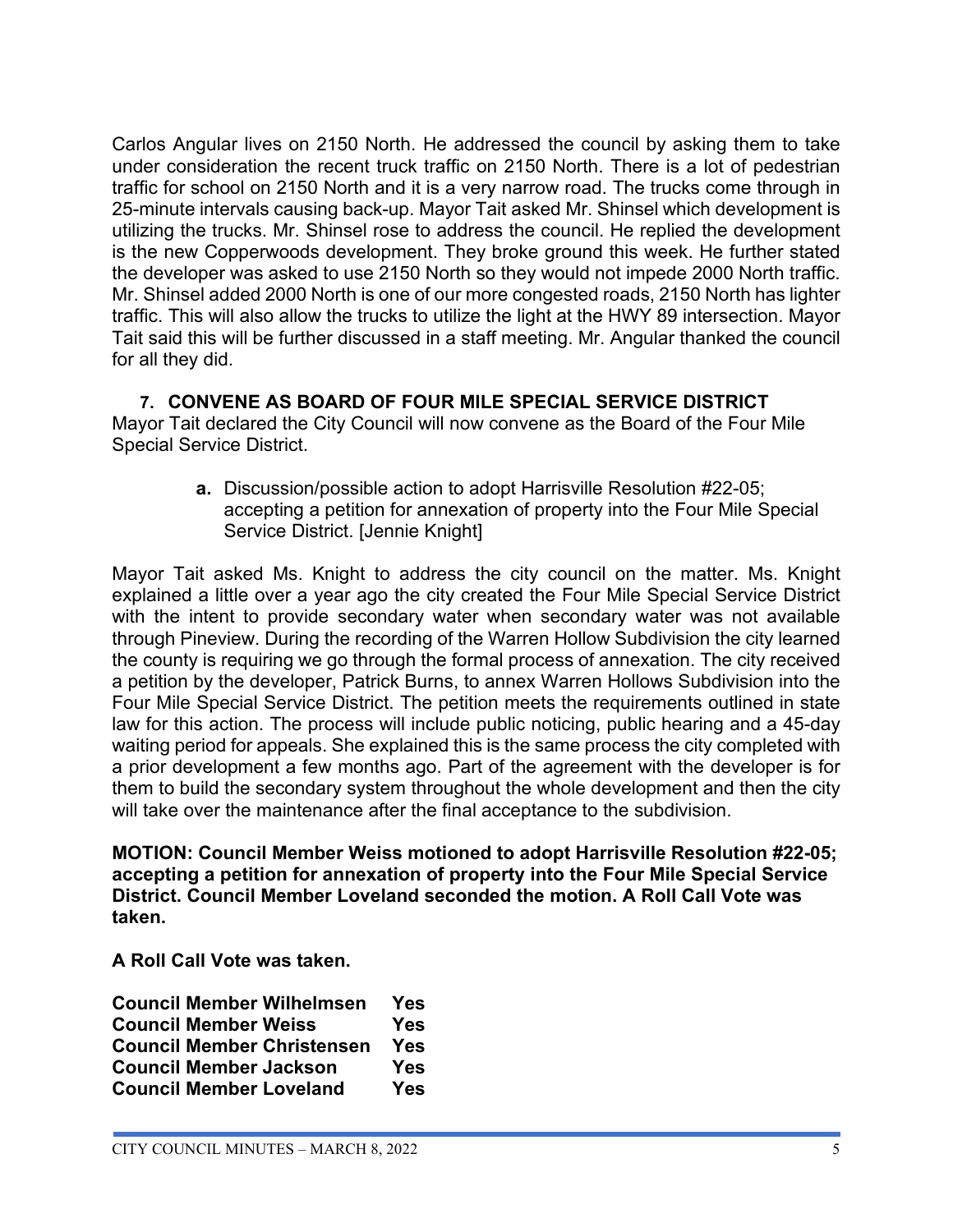## **Motion passed 5-0.**

Mayor Tait declared the City Council is now reconvening as the City Council for Harrisville City.

## **8. MAYOR/COUNCIL FOLLOW-UP**

- **a.** Open Meeting Acts and Non-Discrimination Training Ms. Knight gave the Open Meetings Acts and Non-Discrimination Training for the City Council to cover the annual training requirement.
- **b.** ULCT Conference April 20-22 in St. George Ms. Knight will be making the reservations if any of the council would like to attend.
- **c.** CJC Funding discussion Mayor Tait said some of the cities in the county have voted not to give funding to the CJC because their council could not get behind the idea of giving over the money to the county for them to give the building over to a private entity. Mayor Tait asked for direction from the council. Council Member Weiss stated he did not like the idea of the building being given away to a private entity. He feels if the state is making this a mandate, then they need to kick in the financing. Council Member Wilhelmsen said he feels the same way. Council Member Loveland feels as if the CJC are holding the city hostage in the matter. Council Member Jackson said he felt bullied by the CJC to give over the money. He also stated since we do not have the investigative resources to do the investigations with the children the services are needed. He feels we are in between a rock and hard place. He does not like how it is being approached. However, he does not wish to strap our Police Department either. Mayor Tait said the other mayors feel the same. She feels it is like a shell game with the finances. The general consensus from the council was there is something not quite right about the whole process and they need to put the brakes on to find out what it is before granting anything. Ms. Knight said there is no question of the need. The general feeling throughout the cities is the county is pitting the cities against each other. The council agrees this is an unfortunate position everyone has been placed in. Mayor Tait is going forward with the recommendation by the council for Harrisville to not proceed with funding for the CJC Project.
- **d.** Mayor Tait thanked city staff for the additional monitor. The rest of the council also expressed their appreciation of the new monitor and the ability to see the items presented on the whiteboard.
- **e.** Council Member Wilhelmsen thanked the staff for opening the lines of communication with the residents. He is beginning to see the staff's efforts throughout the community.
- **f.** Council Member Jackson said we lost a good man last week, Mr. Tyler MalmRose. He had worked on several community boards including the Terikee Chief Monument. A plaque will be added to the monument in remembrance of his service.